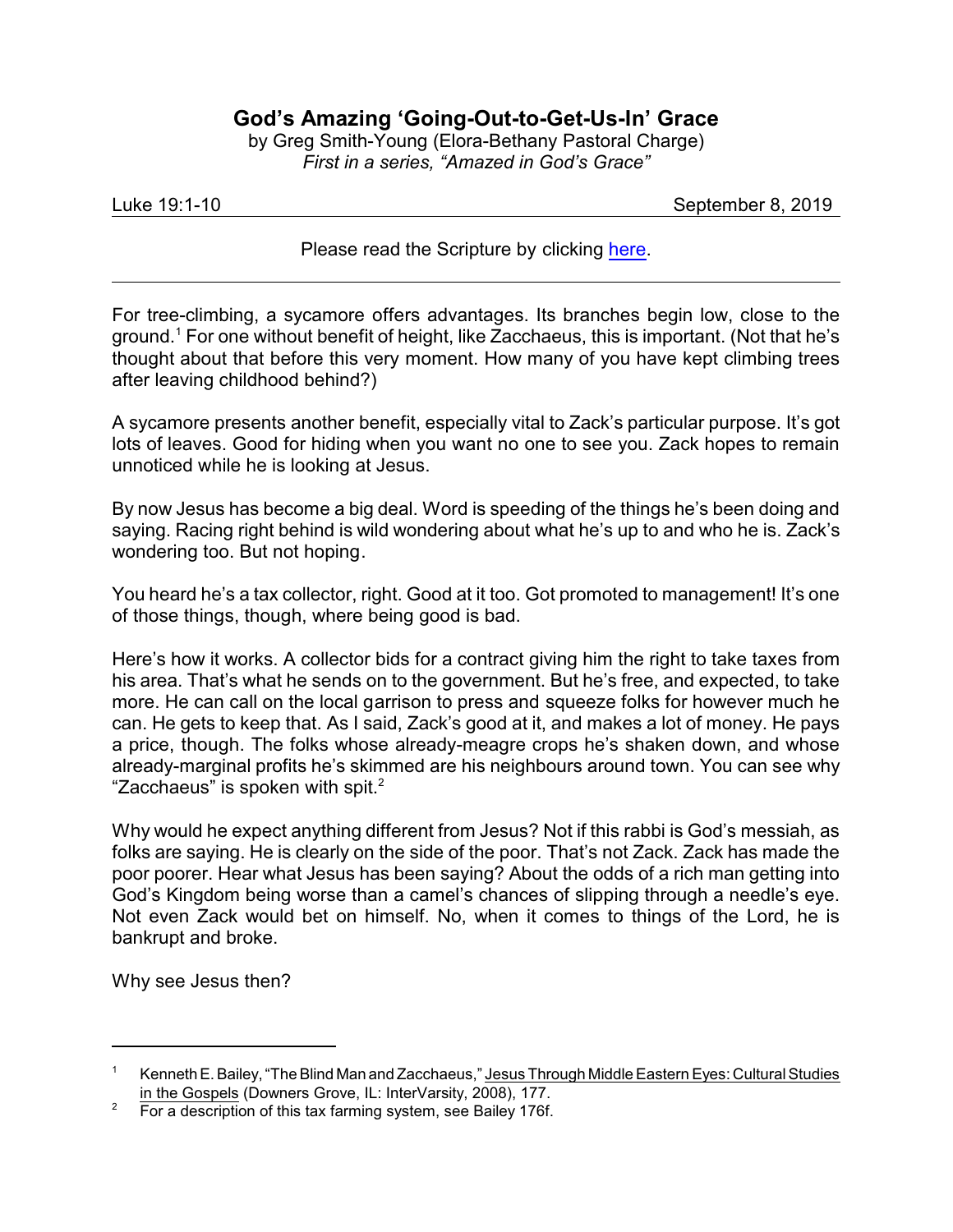Does Zack even know as he hoists himself and hides up that sycamore tree, past which Jesus will walk on his way out of town? $3^3$ 

II

Can we agree that Zacchaeus cuts a pitiful figure?

Or, can we?

If you want to measure him, be sure to take account of the human wreckage Zack's left on his way to the top. Do you expect he's shed much sorrow as he's stepped over those he's taxed? No, he didn't make up the system; there's plenty of blame around. Still, the odds were stacked in his favour. He took the bet and has been cashing in since.

The crowd shifts to screen short Zack from seeing Jesus. They are short of mercy for him. Imagine not a faceless mob, though, but individual eyes and hearts well-hardened. Hardened by life's shortness of mercy, kindness, generosity, and scruples. Hardened by the likes of Zack.

I wonder if, as much as it was the crowd blocking him, it was also Zack realizing he'd be wiser steering clear of it.

Where does that leave you and me? With Zack, up a tree? Or down in the mob? Maybe both. Each of us, a bit of the villain and a bit of the victim? Both self-righteous and shameridden.

How do you feel you'd fare, if God were taking a stroll down your street? Rush out with a "Welcome?" Or, get lost in the crowd? Or stick yourself up a tree instead, hide from the presence of the Lord among the branches, hope the leaves cover your nakedness?<sup>4</sup>

You want to see, but aren't sure you want to be seen — I mean really seen, to the core of your being — by the One who is frightening good and justice himself.

III

*We'd hoped Jesus would stay. Offering hospitality to someone like him would be a great honour. Instead he's moving on.<sup>5</sup>*

*What? He's stopped. Just outside the walls. Looking up. Up that tree. What's? . . . Who's that? . . . Is it? . . . Yes! Zacchaeus! . . . It's Zacchaeus! He's been treed!*

 $3$  Sycamore trees were not planted in towns and cities but outside. See Bailey 177-79.

Echoing Genesis 3.7ff.

<sup>5</sup> Bailey notes that this story and the one preceding it (Luke 18.35-43) are two parts of the same days' events. Jesus is coming into Jericho, and is greeted as any visiting dignitary would be. However, rather than staying on and enjoying the city's hospitality, he moves on . . . until he sees Zacchaeus. Bailey, 172ff.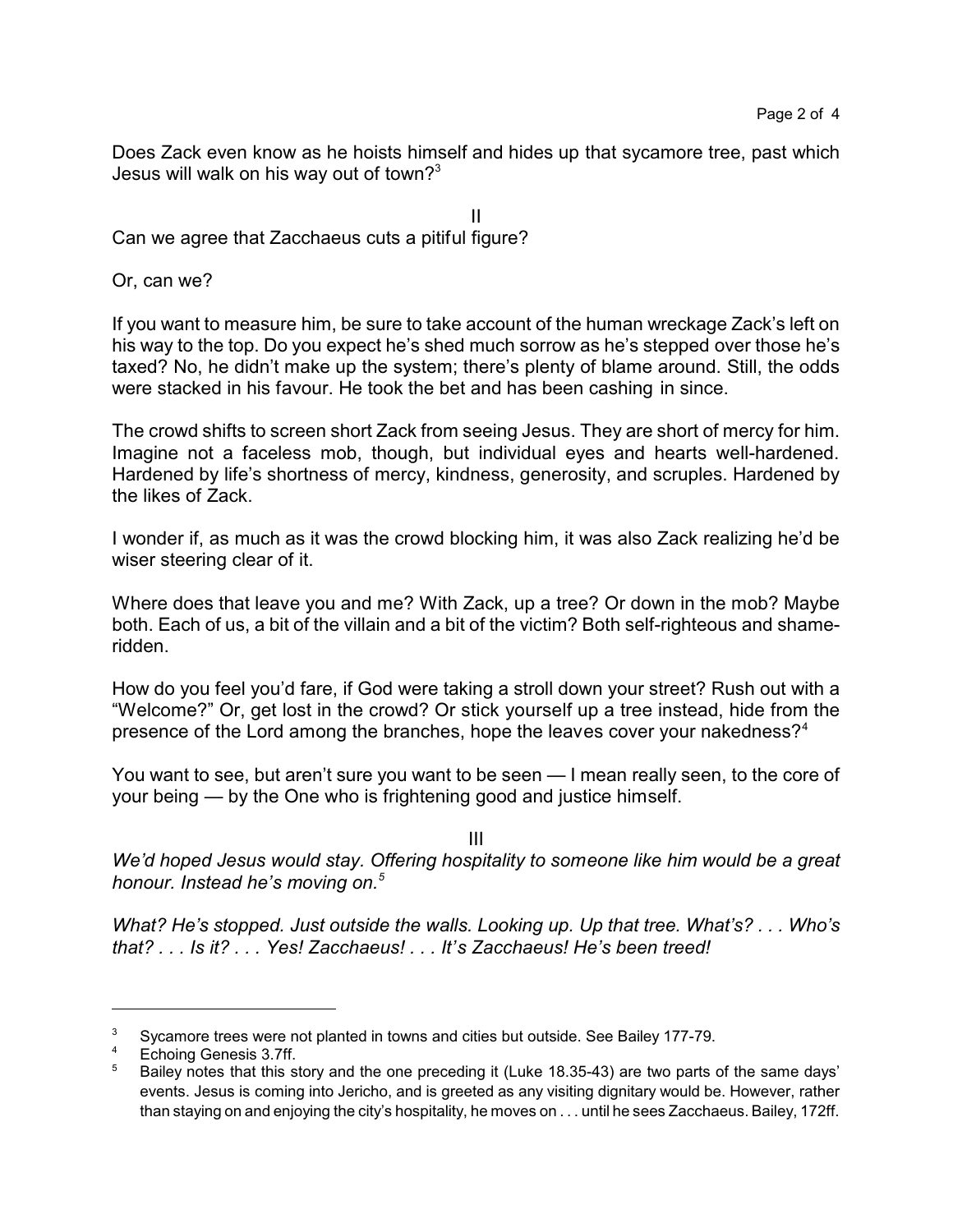*Listen to him. "Zacchaeus! Come down! At once!" Jesus is joining the fun! Zack's gonna get what he's got coming. Finally!*

*You heard what happens next! Jesus takes Zacchaeus by his arms. "I've got to stay at your house tonight!" Then he turns back into town, arm around Zacchaeus like they're best friends. He laughs! Zack laughs, though you can tell he hasn't a clue what's happened. Neither do the rest of us.*

*Into the night, they keep laughing. The rest of us? Not laughing so much. We haven't stopped talking about it. Jesus says he's come to seek and saved the lost. He hasn't stopped either.*

It's amazing, God's grace.

Grace is the nature of God's love in action.

Grace. It's unexpected. It's undeserved. It's one way. God always starts. Sure, we can respond. We should respond. But even when we don't, the grace is still given.

God gives grace before we know we need it. Then, maybe, we realize how much we do.

Francis Spufford is a writer. He wrote a book about why Christianity makes sense to him. I want to riff off of something he said.<sup>6</sup>

*With grace, God knows you.*

*With grace, God sees you.*

*God's grace is absolutely safe.*

*God's grace is terrifying.*

*God's grace sees you utterly exposed.*

*God's grace makes you completely welcome.*

*God's grace takes no account, at all, of your illusions about yourself.* 

*God's grace lays you out, roofless, wall-less, worse than naked.*

IV

Adapted from Francis Spufford, Unapologetic: Why, despite everything, Christianity can still make surprising emotional sense (London, UK: Faber and Faber, 2012), 63f.